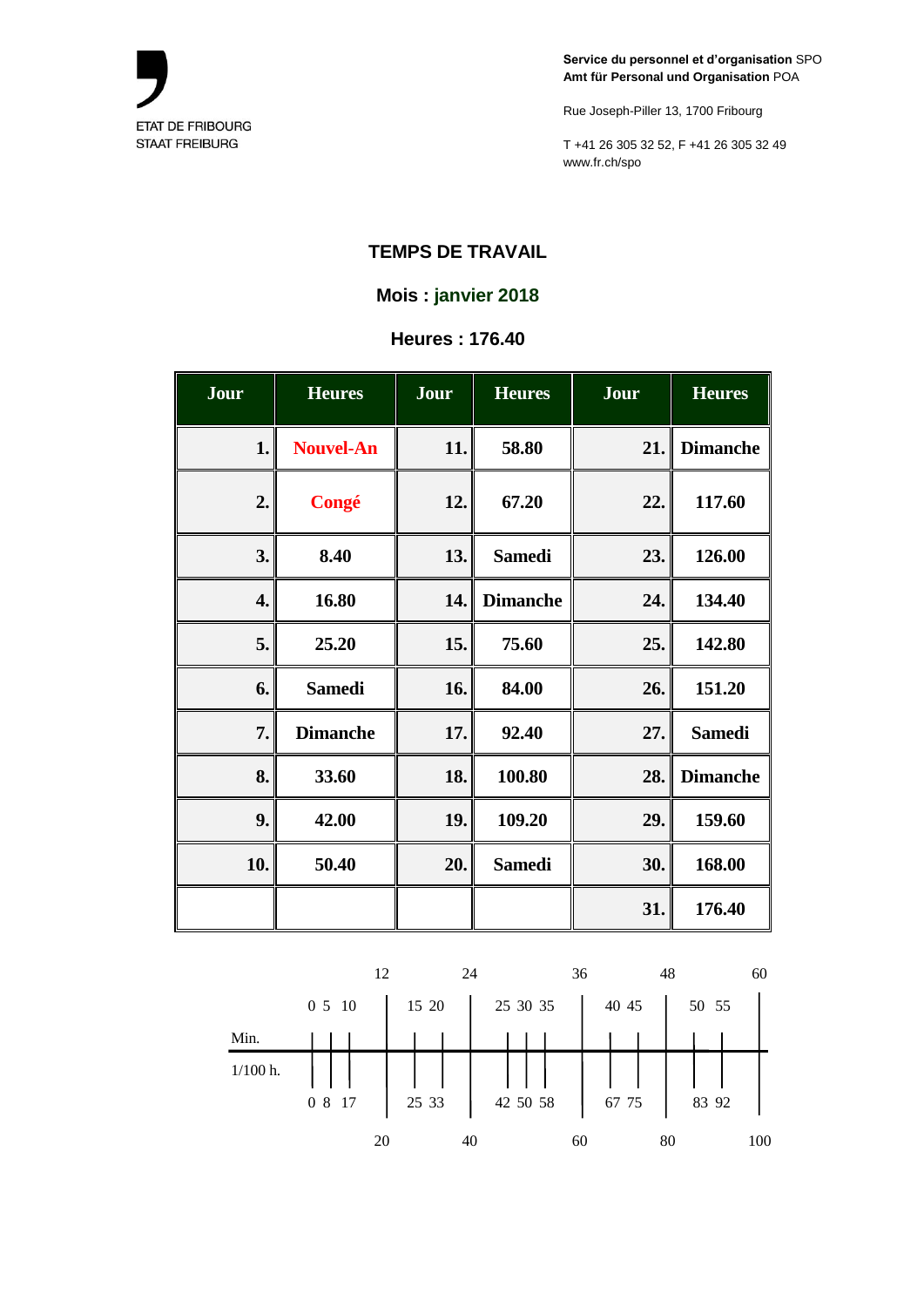

Rue Joseph-Piller 13, 1700 Fribourg

T +41 26 305 32 52, F +41 26 305 32 49 www.fr.ch/spo

# **TEMPS DE TRAVAIL**

**Mois : février 2018**

## **Heures : 168.00**

| Jour | <b>Heures</b>   | Jour | <b>Heures</b>   | Jour | <b>Heures</b>   |
|------|-----------------|------|-----------------|------|-----------------|
| 1.   | 8.40            | 11.  | <b>Dimanche</b> | 21.  | 126.00          |
| 2.   | 16.80           | 12.  | 67.20           | 22.  | 134.40          |
| 3.   | <b>Samedi</b>   | 13.  | 75.60           | 23.  | 142.80          |
| 4.   | <b>Dimanche</b> | 14.  | 84.00           | 24.  | <b>Samedi</b>   |
| 5.   | 25.20           | 15.  | 92.40           | 25.  | <b>Dimanche</b> |
| 6.   | 33.60           | 16.  | 100.80          | 26.  | 151.20          |
| 7.   | 42.00           | 17.  | <b>Samedi</b>   | 27.  | 159.60          |
| 8.   | 50.40           | 18.  | <b>Dimanche</b> | 28.  | 168.00          |
| 9.   | 58.80           | 19.  | 109.20          |      |                 |
| 10.  | <b>Samedi</b>   | 20.  | 117.60          |      |                 |

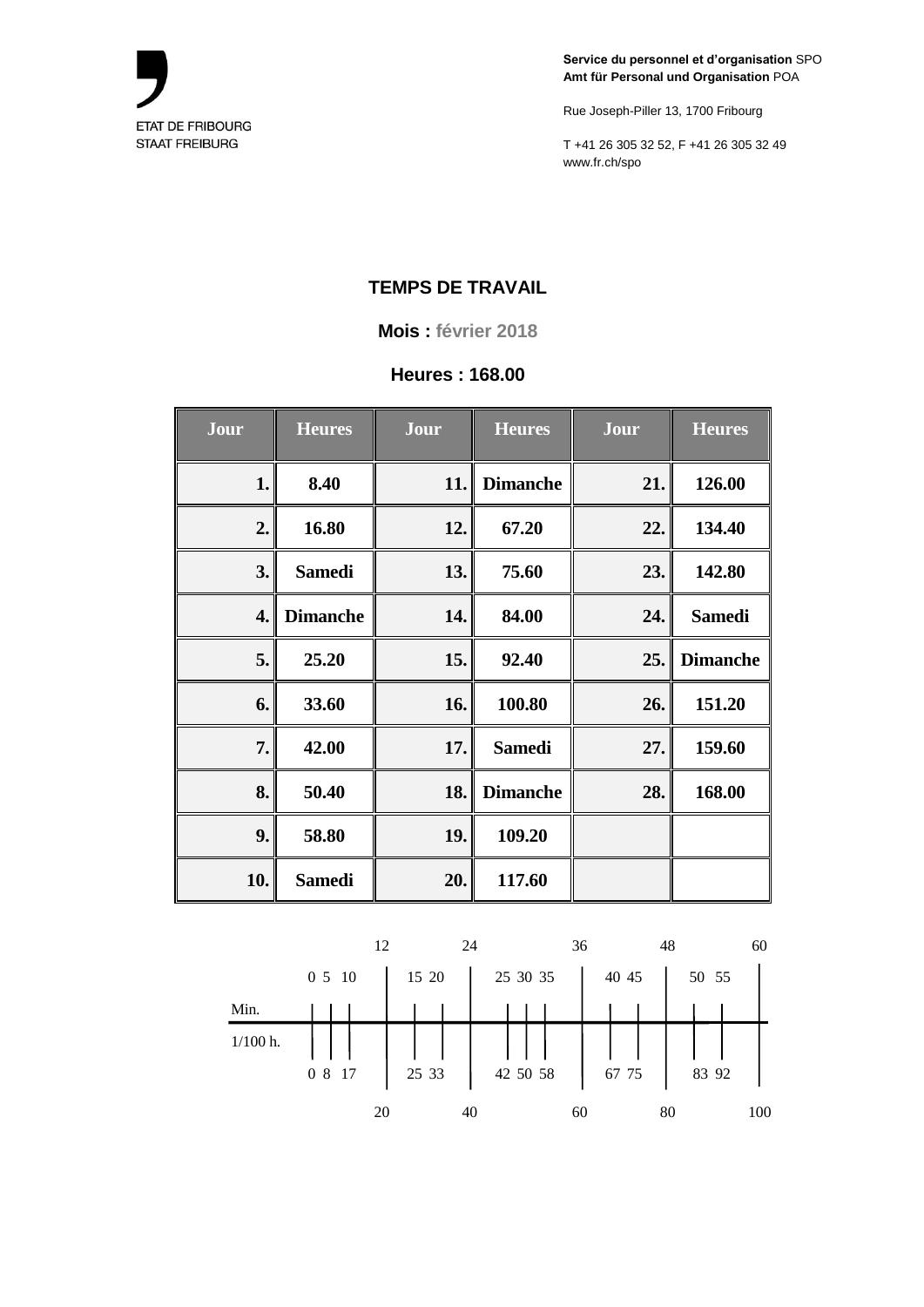

Rue Joseph-Piller 13, 1700 Fribourg

T +41 26 305 32 52, F +41 26 305 32 49 www.fr.ch/spo

# **TEMPS DE TRAVAIL**

#### **Mois : mars 2018**

### **Heures : 174.30**

| Jour | <b>Heures</b>   | Jour | <b>Heures</b>   | Jour | <b>Heures</b>                    |
|------|-----------------|------|-----------------|------|----------------------------------|
| 1.   | 8.40            | 11.  | <b>Dimanche</b> | 21.  | 126.00                           |
| 2.   | 16.80           | 12.  | 67.20           | 22.  | 134.40                           |
| 3.   | <b>Samedi</b>   | 13.  | 75.60           | 23.  | 142.80                           |
| 4.   | <b>Dimanche</b> | 14.  | 84.00           | 24.  | <b>Samedi</b>                    |
| 5.   | 25.20           | 15.  | 92.40           | 25.  | <b>Dimanche</b>                  |
| 6.   | 33.60           | 16.  | 100.80          | 26.  | 151.20                           |
| 7.   | 42.00           | 17.  | <b>Samedi</b>   | 27.  | 159.60                           |
| 8.   | 50.40           | 18.  | <b>Dimanche</b> | 28.  | 168.00                           |
| 9.   | 58.80           | 19.  | 109.20          | 29.  | 174.30                           |
| 10.  | <b>Samedi</b>   | 20.  | 117.60          | 30.  | <b>Vendredi-</b><br><b>Saint</b> |
|      |                 |      |                 | 31.  | <b>Samedi</b>                    |

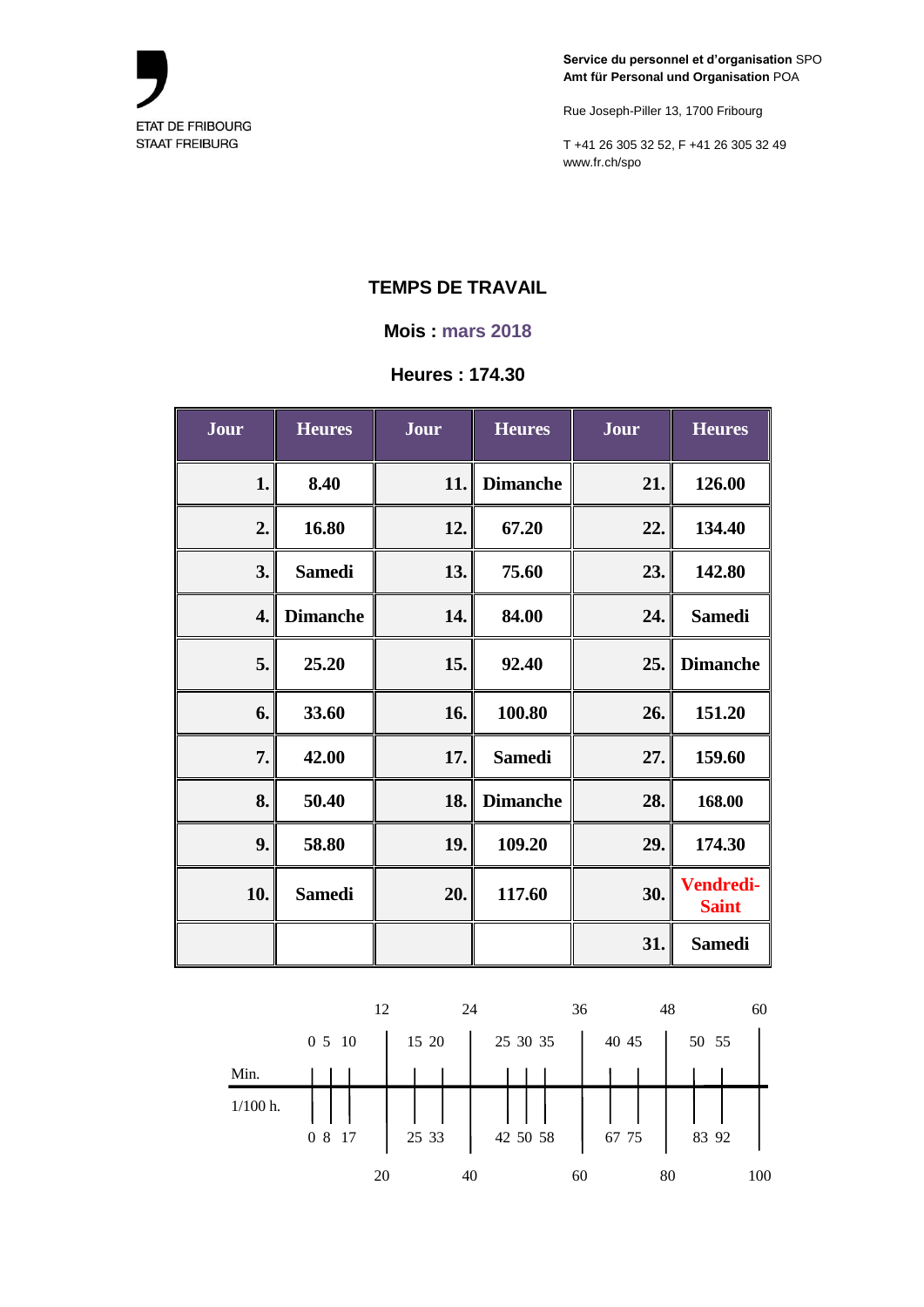

Rue Joseph-Piller 13, 1700 Fribourg

T +41 26 305 32 52, F +41 26 305 32 49 www.fr.ch/spo

# **TEMPS DE TRAVAIL**

#### **Mois : avril 2018**

## **Heures : 168.00**

| <b>Jour</b> | <b>Heures</b>             | Jour | <b>Heures</b>   | Jour | <b>Heures</b>   |
|-------------|---------------------------|------|-----------------|------|-----------------|
| 1.          | <b>Dimanche</b>           | 11.  | 58.80           | 21.  | <b>Samedi</b>   |
| 2.          | Lundi de<br><b>Pâques</b> | 12.  | 67.20           | 22.  | <b>Dimanche</b> |
| 3.          | 8.40                      | 13.  | 75.60           | 23.  | 126.00          |
| 4.          | 16.80                     | 14.  | <b>Samedi</b>   | 24.  | 134.40          |
| 5.          | 25.20                     | 15.  | <b>Dimanche</b> | 25.  | 142.80          |
| 6.          | 33.60                     | 16.  | 84.00           | 26.  | 151.20          |
| 7.          | <b>Samedi</b>             | 17.  | 92.40           | 27.  | 159.60          |
| 8.          | <b>Dimanche</b>           | 18.  | 100.80          | 28.  | <b>Samedi</b>   |
| 9.          | 42.00                     | 19.  | 109.20          | 29.  | <b>Dimanche</b> |
| 10.         | 50.40                     | 20.  | 117.60          | 30.  | 168.00          |

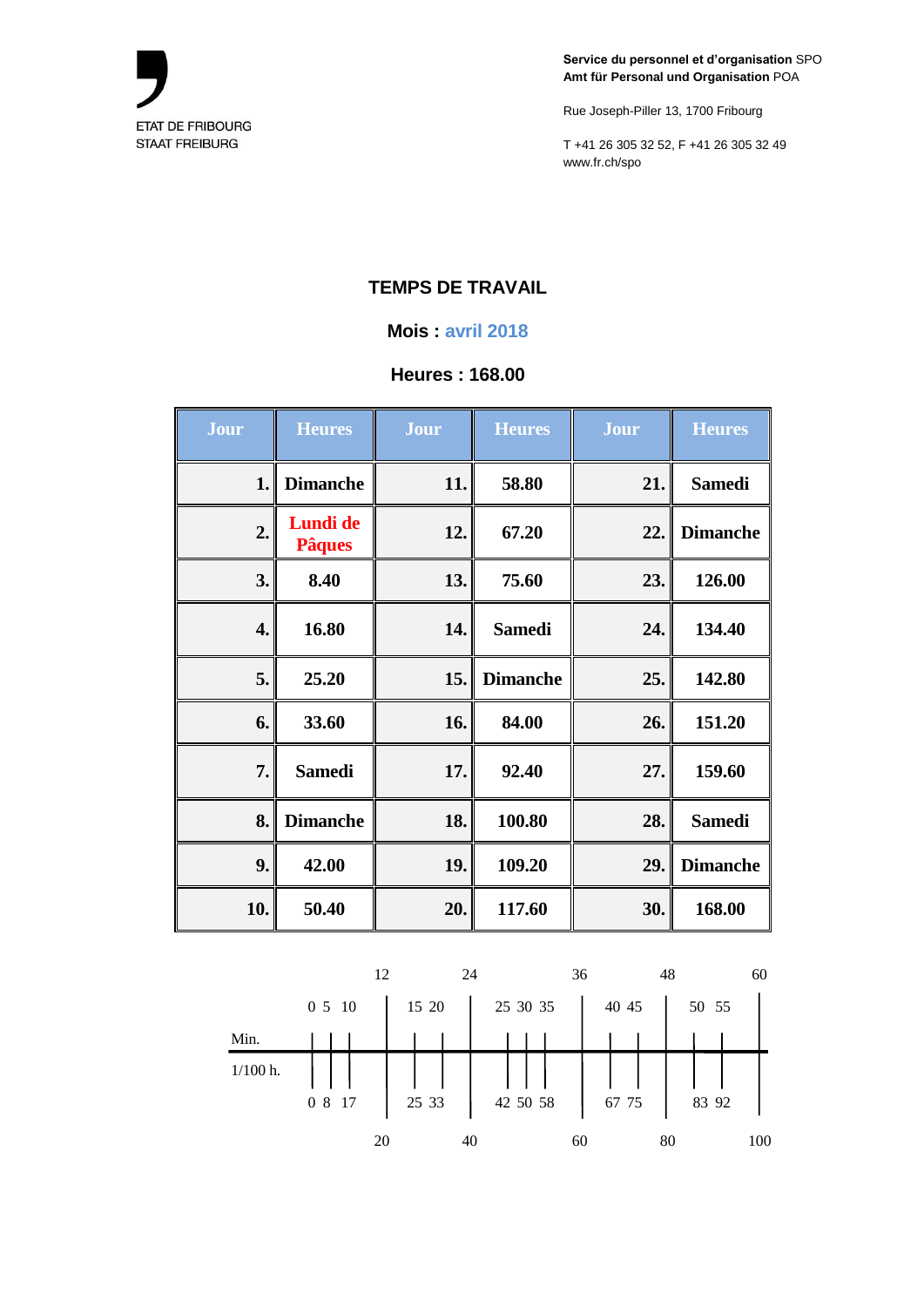

Rue Joseph-Piller 13, 1700 Fribourg

T +41 26 305 32 52, F +41 26 305 32 49 www.fr.ch/spo

# **TEMPS DE TRAVAIL**

#### **Mois : mai 2018**

#### **Heures : 159.60**

| Jour               | <b>Heures</b>    | Jour | <b>Heures</b>   | Jour | <b>Heures</b>                |
|--------------------|------------------|------|-----------------|------|------------------------------|
| 1.                 | 4.20             | 11.  | 60.90           | 21.  | Lundi de<br><b>Pentecôte</b> |
| 2.                 | 12.60            | 12.  | <b>Samedi</b>   | 22.  | 111.30                       |
| 3.                 | 21.00            | 13.  | <b>Dimanche</b> | 23.  | 119.70                       |
| $\boldsymbol{4}$ . | 29.40            | 14.  | 69.30           | 24.  | 128.10                       |
| 5.                 | <b>Samedi</b>    | 15.  | 77.70           | 25.  | 136.50                       |
| 6.                 | <b>Dimanche</b>  | 16.  | 86.10           | 26.  | <b>Samedi</b>                |
| 7.                 | 37.80            | 17.  | 94.50           | 27.  | <b>Dimanche</b>              |
| 8.                 | 46.20            | 18.  | 102.90          | 28.  | 144.90                       |
| 9.                 | 52.50            | 19.  | <b>Samedi</b>   | 29.  | 153.30                       |
| 10.                | <b>Ascension</b> | 20.  | <b>Dimanche</b> | 30.  | 159.60                       |
|                    |                  |      |                 | 31.  | <b>Fête-Dieu</b>             |

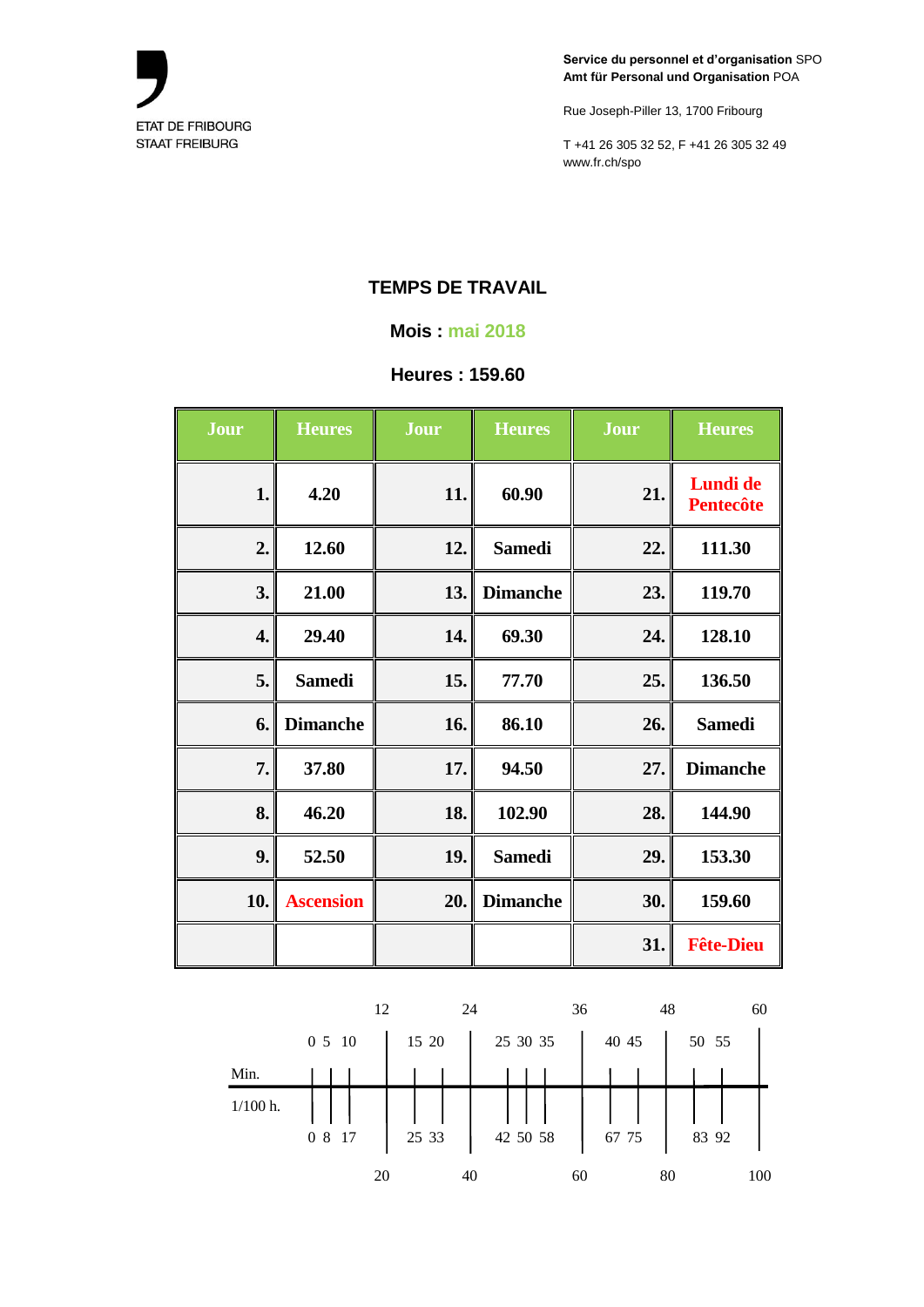

Rue Joseph-Piller 13, 1700 Fribourg

T +41 26 305 32 52, F +41 26 305 32 49 www.fr.ch/spo

### **TEMPS DE TRAVAIL**

#### **Mois : juin 2018**

# **Heures : 176.40**

| Jour | <b>Heures</b>   | Jour | <b>Heures</b>   | Jour | <b>Heures</b>   |
|------|-----------------|------|-----------------|------|-----------------|
| 1.   | 8.40            | 11.  | 58.80           | 21.  | 126.00          |
| 2.   | <b>Samedi</b>   | 12.  | 67.20           | 22.  | 134.40          |
| 3.   | <b>Dimanche</b> | 13.  | 75.60           | 23.  | <b>Samedi</b>   |
| 4.   | 16.80           | 14.  | 84.00           | 24.  | <b>Dimanche</b> |
| 5.   | 25.20           | 15.  | 92.40           | 25.  | 142.80          |
| 6.   | 33.60           | 16.  | <b>Samedi</b>   | 26.  | 151.20          |
| 7.   | 42.00           | 17.  | <b>Dimanche</b> | 27.  | 159.60          |
| 8.   | 50.40           | 18.  | 100.80          | 28.  | 168.00          |
| 9.   | <b>Samedi</b>   | 19.  | 109.20          | 29.  | 176.40          |
| 10.  | <b>Dimanche</b> | 20.  | 117.60          | 30.  | <b>Samedi</b>   |

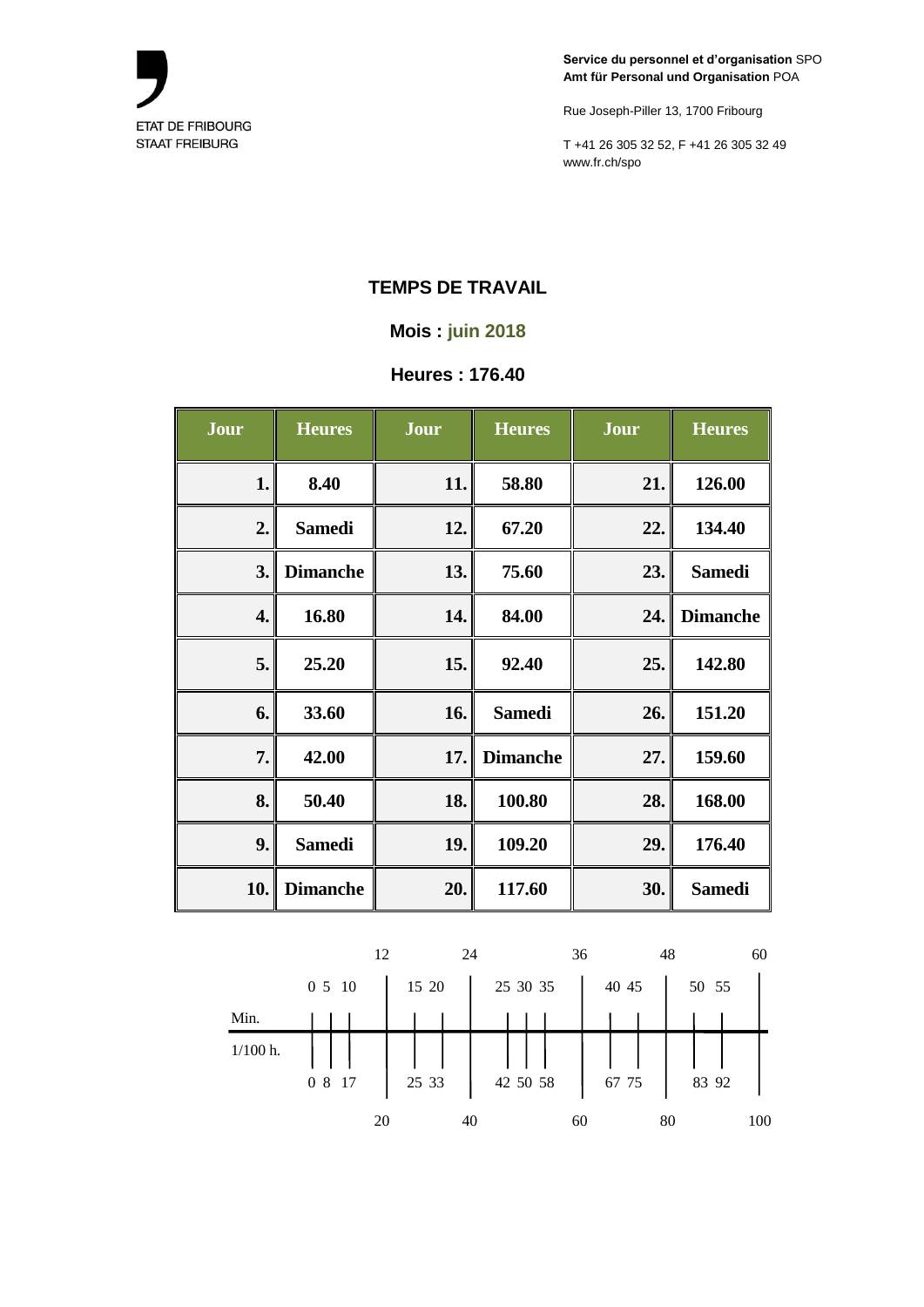

Rue Joseph-Piller 13, 1700 Fribourg

T +41 26 305 32 52, F +41 26 305 32 49 www.fr.ch/spo

### **TEMPS DE TRAVAIL**

#### **Mois : juillet 2018**

## **Heures : 182.70**

| <b>Jour</b> | <b>Heures</b>   | <b>Jour</b> | <b>Heures</b>   | <b>Jour</b> | <b>Heures</b>   |
|-------------|-----------------|-------------|-----------------|-------------|-----------------|
| 1.          | <b>Dimanche</b> | 11.         | 67.20           | 21.         | <b>Samedi</b>   |
| 2.          | 8.40            | 12.         | 75.60           | 22.         | <b>Dimanche</b> |
| 3.          | 16.80           | 13.         | 84.00           | 23.         | 134.40          |
| 4.          | 25.20           | 14.         | <b>Samedi</b>   | 24.         | 142.80          |
| 5.          | 33.60           | 15.         | <b>Dimanche</b> | 25.         | 151.20          |
| 6.          | 42.00           | 16.         | 92.40           | 26.         | 159.60          |
| 7.          | <b>Samedi</b>   | 17.         | 100.80          | 27.         | 168.00          |
| 8.          | <b>Dimanche</b> | 18.         | 109.20          | 28.         | <b>Samedi</b>   |
| 9.          | 50.40           | 19.         | 117.60          | 29.         | <b>Dimanche</b> |
| 10.         | 58.80           | 20.         | 126.00          | 30.         | 176.40          |
|             |                 |             |                 | 31.         | 182.70          |

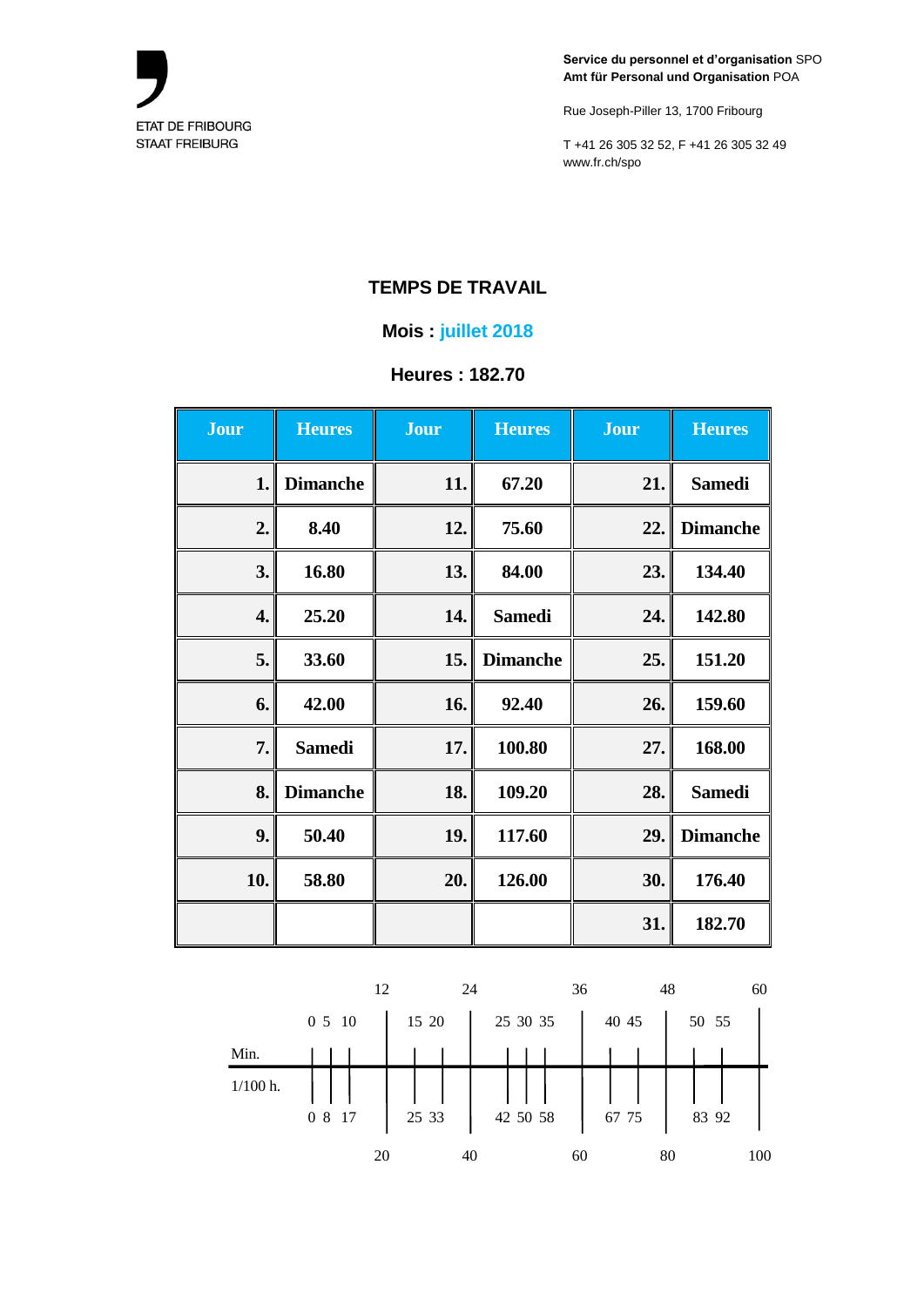

Rue Joseph-Piller 13, 1700 Fribourg

T +41 26 305 32 52, F +41 26 305 32 49 www.fr.ch/spo

# **TEMPS DE TRAVAIL**

#### **Mois : août 2018**

#### **Heures : 174.30**

| Jour | <b>Heures</b>            | Jour | <b>Heures</b>     | Jour | <b>Heures</b>   |
|------|--------------------------|------|-------------------|------|-----------------|
| 1.   | Fête<br><b>nationale</b> | 11.  | <b>Samedi</b>     | 21.  | 107.10          |
| 2.   | 8.40                     | 12.  | <b>Dimanche</b>   | 22.  | 115.50          |
| 3.   | 16.80                    | 13.  | 67.20             | 23.  | 123.90          |
| 4.   | <b>Samedi</b>            | 14.  | 73.50             | 24.  | 132.30          |
| 5.   | <b>Dimanche</b>          | 15.  | <b>Assomption</b> | 25.  | <b>Samedi</b>   |
| 6.   | 25.20                    | 16.  | 81.90             | 26.  | <b>Dimanche</b> |
| 7.   | 33.60                    | 17.  | 90.30             | 27.  | 140.70          |
| 8.   | 42.00                    | 18.  | <b>Samedi</b>     | 28.  | 149.10          |
| 9.   | 50.40                    | 19.  | <b>Dimanche</b>   | 29.  | 157.50          |
| 10.  | 58.80                    | 20.  | 98.70             | 30.  | 165.90          |
|      |                          |      |                   | 31.  | 174.30          |

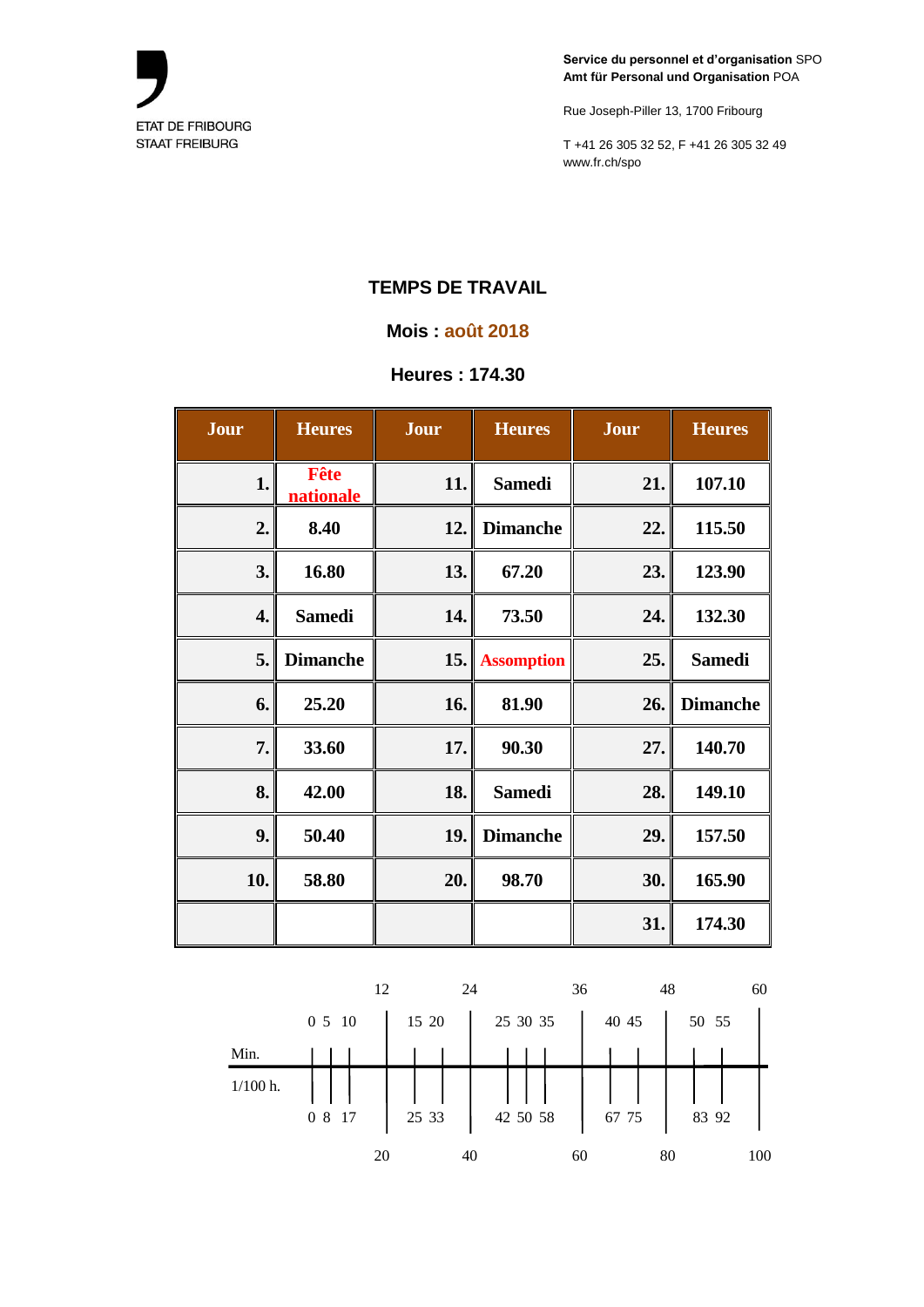

Rue Joseph-Piller 13, 1700 Fribourg

T +41 26 305 32 52, F +41 26 305 32 49 www.fr.ch/spo

### **TEMPS DE TRAVAIL**

#### **Mois : septembre 2018**

**Heures : 168.00**

| Jour | <b>Heures</b>   | Jour | <b>Heures</b>   | Jour | <b>Heures</b>   |
|------|-----------------|------|-----------------|------|-----------------|
| 1.   | <b>Samedi</b>   | 11.  | 58.80           | 21.  | 126.00          |
| 2.   | <b>Dimanche</b> | 12.  | 67.20           | 22.  | <b>Samedi</b>   |
| 3.   | 8.40            | 13.  | 75.60           | 23.  | <b>Dimanche</b> |
| 4.   | 16.80           | 14.  | 84.00           | 24.  | 134.40          |
| 5.   | 25.20           | 15.  | <b>Samedi</b>   | 25.  | 142.80          |
| 6.   | 33.60           | 16.  | <b>Dimanche</b> | 26.  | 151.20          |
| 7.   | 42.00           | 17.  | 92.40           | 27.  | 159.60          |
| 8.   | <b>Samedi</b>   | 18.  | 100.80          | 28.  | 168.00          |
| 9.   | <b>Dimanche</b> | 19.  | 109.20          | 29.  | <b>Samedi</b>   |
| 10.  | 50.40           | 20.  | 117.60          | 30.  | <b>Dimanche</b> |

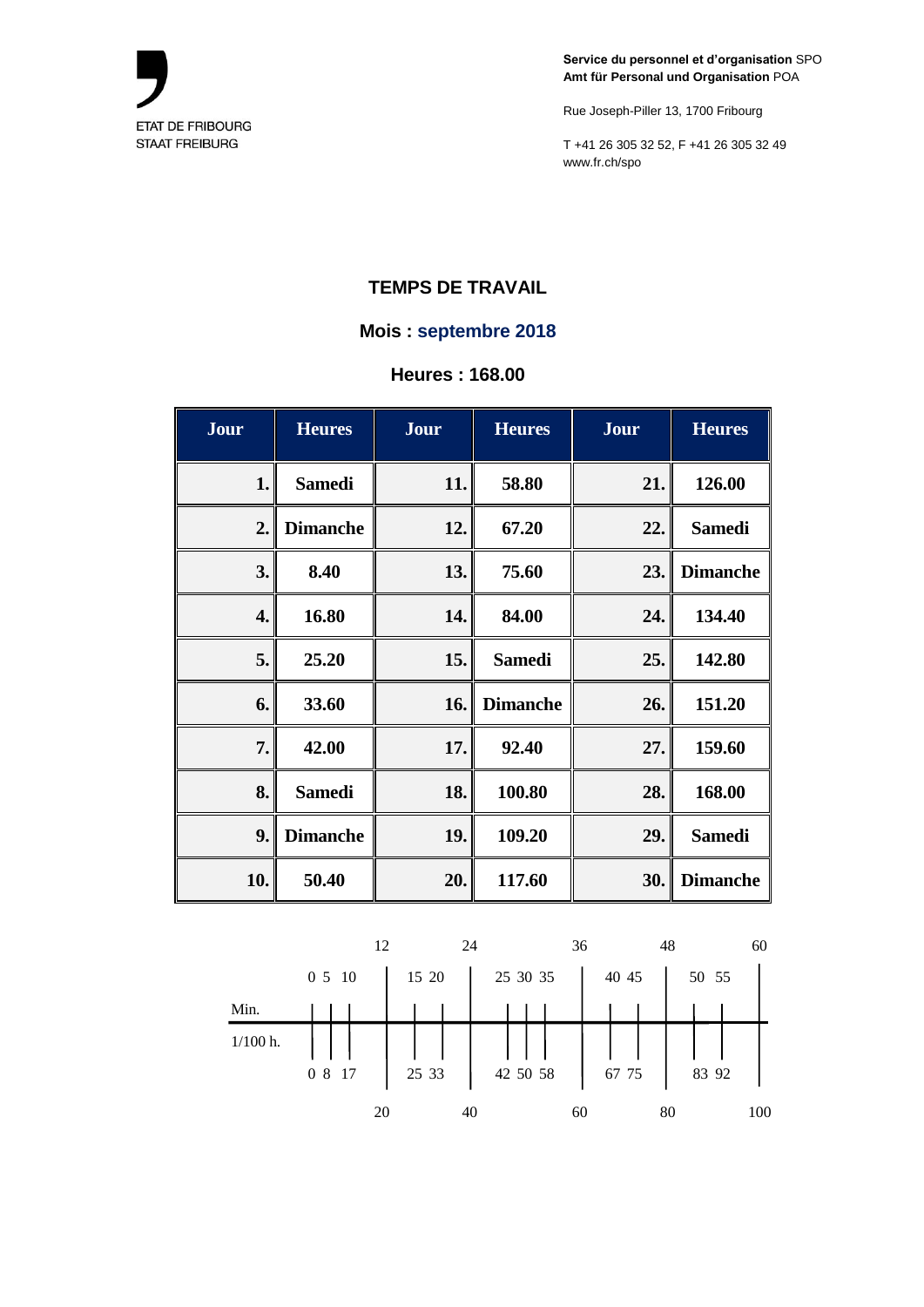

Rue Joseph-Piller 13, 1700 Fribourg

T +41 26 305 32 52, F +41 26 305 32 49 www.fr.ch/spo

### **TEMPS DE TRAVAIL**

#### **Mois : octobre 2018**

## **Heures : 191.10**

| Jour | <b>Heures</b>   | Jour | <b>Heures</b>   | Jour | <b>Heures</b>   |
|------|-----------------|------|-----------------|------|-----------------|
| 1.   | 8.40            | 11.  | 75.60           | 21.  | <b>Dimanche</b> |
| 2.   | 16.80           | 12.  | 84.00           | 22.  | 134.40          |
| 3.   | 25.20           | 13.  | <b>Samedi</b>   | 23.  | 142.80          |
| 4.   | 33.60           | 14.  | <b>Dimanche</b> | 24.  | 151.20          |
| 5.   | 42.00           | 15.  | 92.40           | 25.  | 159.60          |
| 6.   | <b>Samedi</b>   | 16.  | 100.80          | 26.  | 168.00          |
| 7.   | <b>Dimanche</b> | 17.  | 109.20          | 27.  | <b>Samedi</b>   |
| 8.   | 50.40           | 18.  | 117.60          | 28.  | <b>Dimanche</b> |
| 9.   | 58.80           | 19.  | 126.00          | 29.  | 176.40          |
| 10.  | 67.20           | 20.  | <b>Samedi</b>   | 30.  | 184.80          |
|      |                 |      |                 | 31.  | 191.10          |

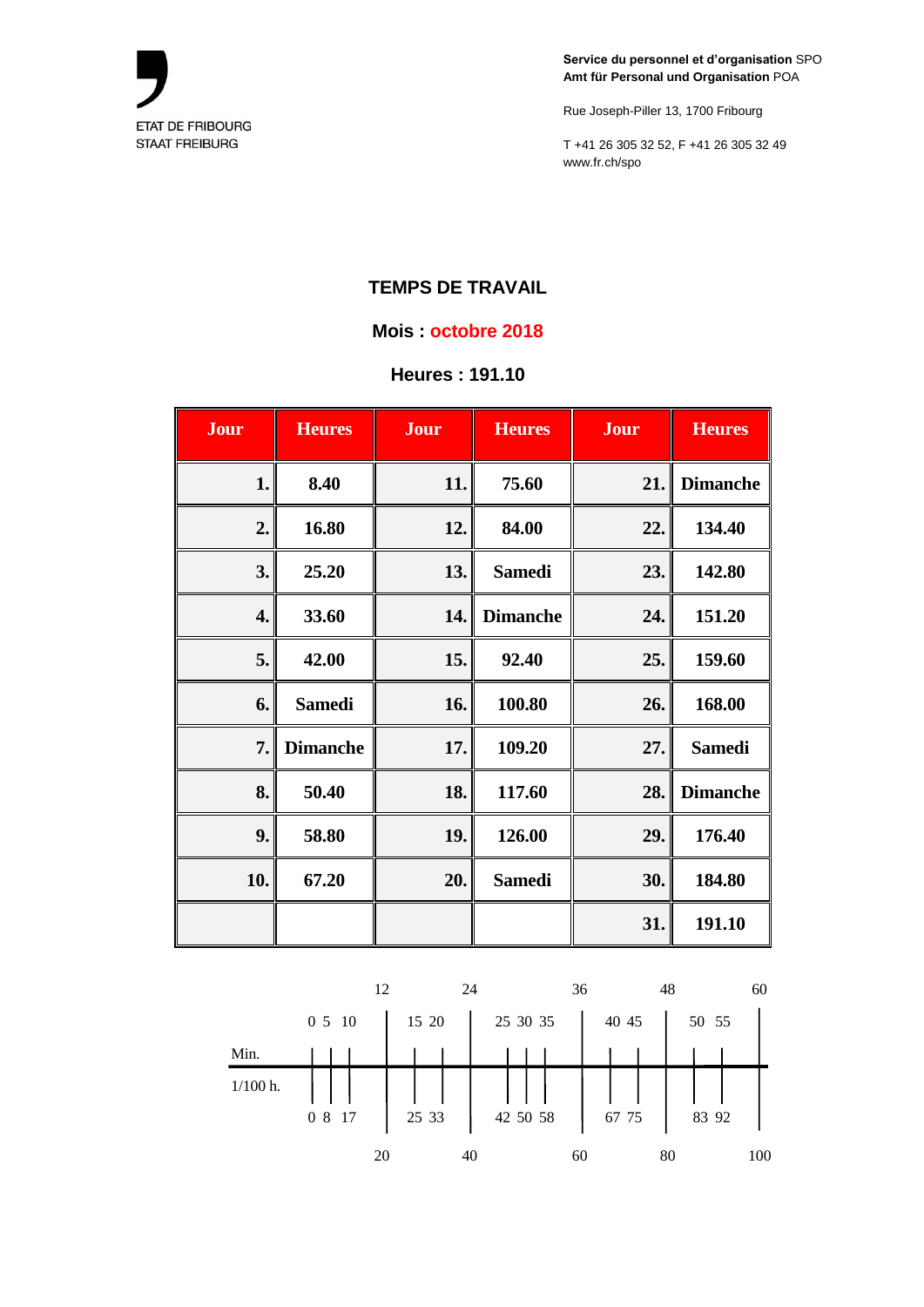

Rue Joseph-Piller 13, 1700 Fribourg

T +41 26 305 32 52, F +41 26 305 32 49 www.fr.ch/spo

# **TEMPS DE TRAVAIL**

#### **Mois : novembre 2018**

#### **Heures : 176.40**

| Jour | <b>Heures</b>    | Jour | <b>Heures</b>   | Jour | <b>Heures</b>   |
|------|------------------|------|-----------------|------|-----------------|
| 1.   | <b>Toussaint</b> | 11.  | <b>Dimanche</b> | 21.  | 117.60          |
| 2.   | 8.40             | 12.  | 58.80           | 22.  | 126.00          |
| 3.   | <b>Samedi</b>    | 13.  | 67.20           | 23.  | 134.40          |
| 4.   | <b>Dimanche</b>  | 14.  | 75.60           | 24.  | <b>Samedi</b>   |
| 5.   | 16.80            | 15.  | 84.00           | 25.  | <b>Dimanche</b> |
| 6.   | 25.20            | 16.  | 92.40           | 26.  | 142.80          |
| 7.   | 33.60            | 17.  | <b>Samedi</b>   | 27.  | 151.20          |
| 8.   | 42.00            | 18.  | <b>Dimanche</b> | 28.  | 159.60          |
| 9.   | 50.40            | 19.  | 100.80          | 29.  | 168.00          |
| 10.  | <b>Samedi</b>    | 20.  | 109.20          | 30.  | 176.40          |